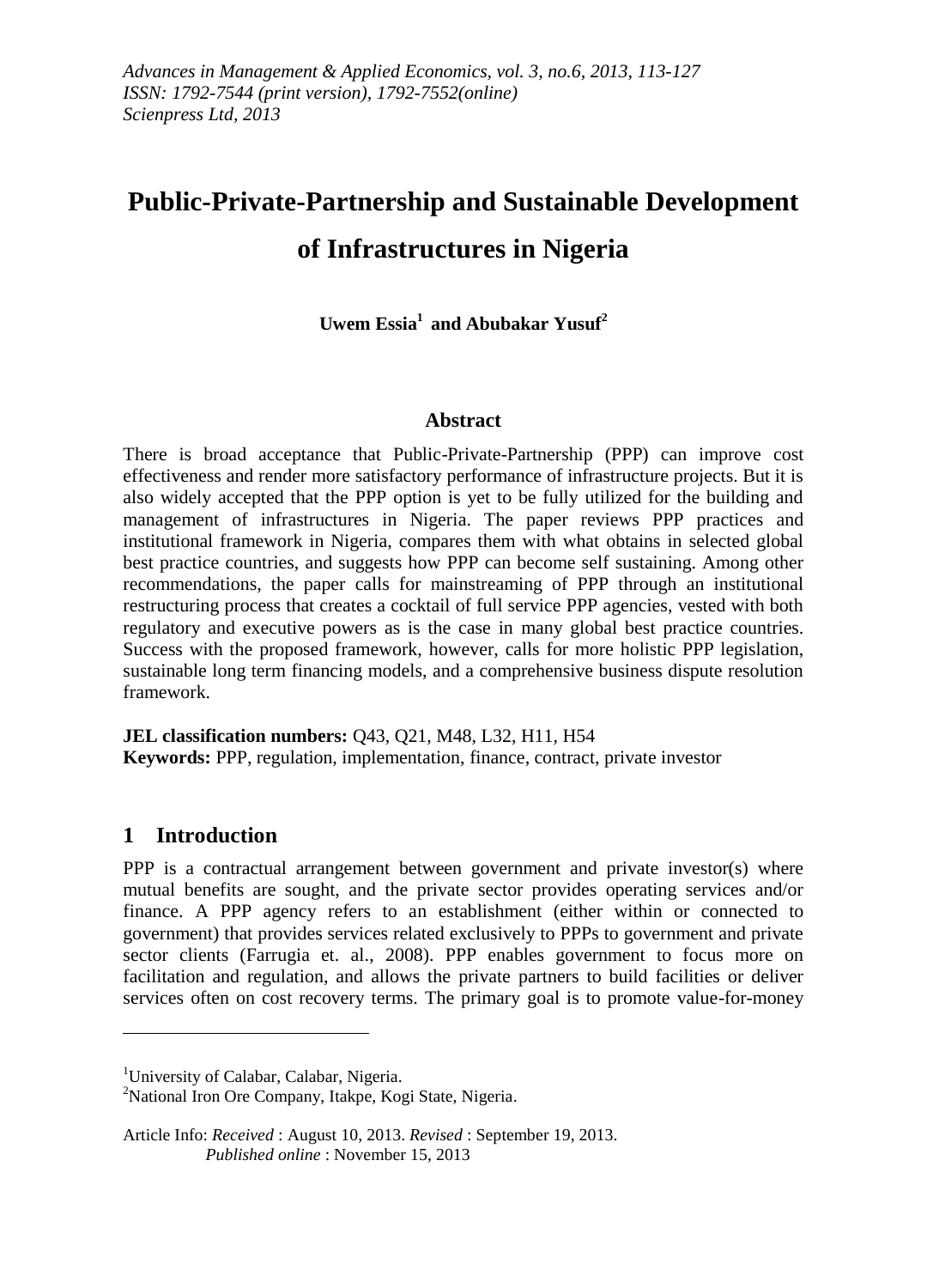and risk sharing by private investors in social development. This paper critically examines PPP practices and institutional architecture in Nigeria based on lessons drawn from a review of selected global best practices, and then proposes a self-sustaining framework for PPP in Nigeria.

# **2 Preliminary Notes**

# **2.1 Public-Private-Partnership Terminologies**

The popularly used PPP terminologies and execution models as explained in Afolabi (2011) and CSMI (2010) are summarized in Table 1 below.

| <b>Commonly used Terminology</b>                                   | <b>Meaning</b>                                               |
|--------------------------------------------------------------------|--------------------------------------------------------------|
| BOT - Build-Operate-Transfer                                       | Private investor builds a facility, sells the output to the  |
|                                                                    | public, and transfers it at the end of the contract.         |
| <b>BRT</b> - Build-Rent-Transfer                                   | Private investor builds facility, rents it out, and          |
|                                                                    | transfers at the end of contract.                            |
| BTO - Build-Transfer-Operate                                       | Private vendor builds facility, transfers to government,     |
|                                                                    | and government either operates directly or contract out.     |
|                                                                    | The private vendor either gets full payment at the end of    |
|                                                                    | contract or shares in the earnings from operation            |
|                                                                    | thereafter.                                                  |
| <b>CONCESSION</b>                                                  | Private vendor (concessionaire) may or may not build         |
|                                                                    | facility, but is allowed to manage the facility and charge   |
|                                                                    | users a fee for use of the facility.                         |
| DBB - Design-Bid-Build                                             | Government agency provides design, puts out tenders,         |
|                                                                    | and winner builds the facility.                              |
| DBFO - Design, Build, Finance and                                  | Government designs the facility, private vendor              |
| Operate,                                                           | finances building and operates for cost recovery.            |
| DBMF - Design, Construct, Maintain and                             | Government designs, private sector constructs and            |
| Finance                                                            | maintains, and government finances.                          |
| <b>EPC</b><br>CONTRACT<br>Engineering,<br>$\overline{\phantom{m}}$ | Contract whereby the contractor proves a complete            |
| Procurement and Construction                                       | installation (e.g. a power plant) to specification, at a     |
|                                                                    | fixed price and to a fixed schedule.                         |
| <b>FRANCHISE</b>                                                   | The service provider (franchisee) is allowed to charge a     |
|                                                                    | service fee for the use of the infrastructure or service     |
|                                                                    | which has already been built. The franchisee pays a          |
|                                                                    | lump sum to government.                                      |
| Lease/Maintain                                                     | Private vendor pays rent for facility and utilizes the       |
|                                                                    | resources.                                                   |
| Output specification                                               | Government agency specifies "outputs," and private           |
|                                                                    | vendor designs, finances and builds the infrastructure.      |
| RLT - Rehabilitate-Lease-Transfer                                  | Private vendor rehabilitates a facility, signs lease         |
|                                                                    | agreement on facility with government agency, and            |
|                                                                    | transfers at the end of contract.                            |
| ROT-Rehabilitate-Operate-Transfer                                  | Private entity rehabilitate facility, operates to the extent |
|                                                                    | of full cost recovery, and transfers.                        |

Table 1: Public-Private-Partnership Terminologies

Sources: Afolabi (2011) and Centre for Sustainability in Mining and Industry (CSMI) (2010)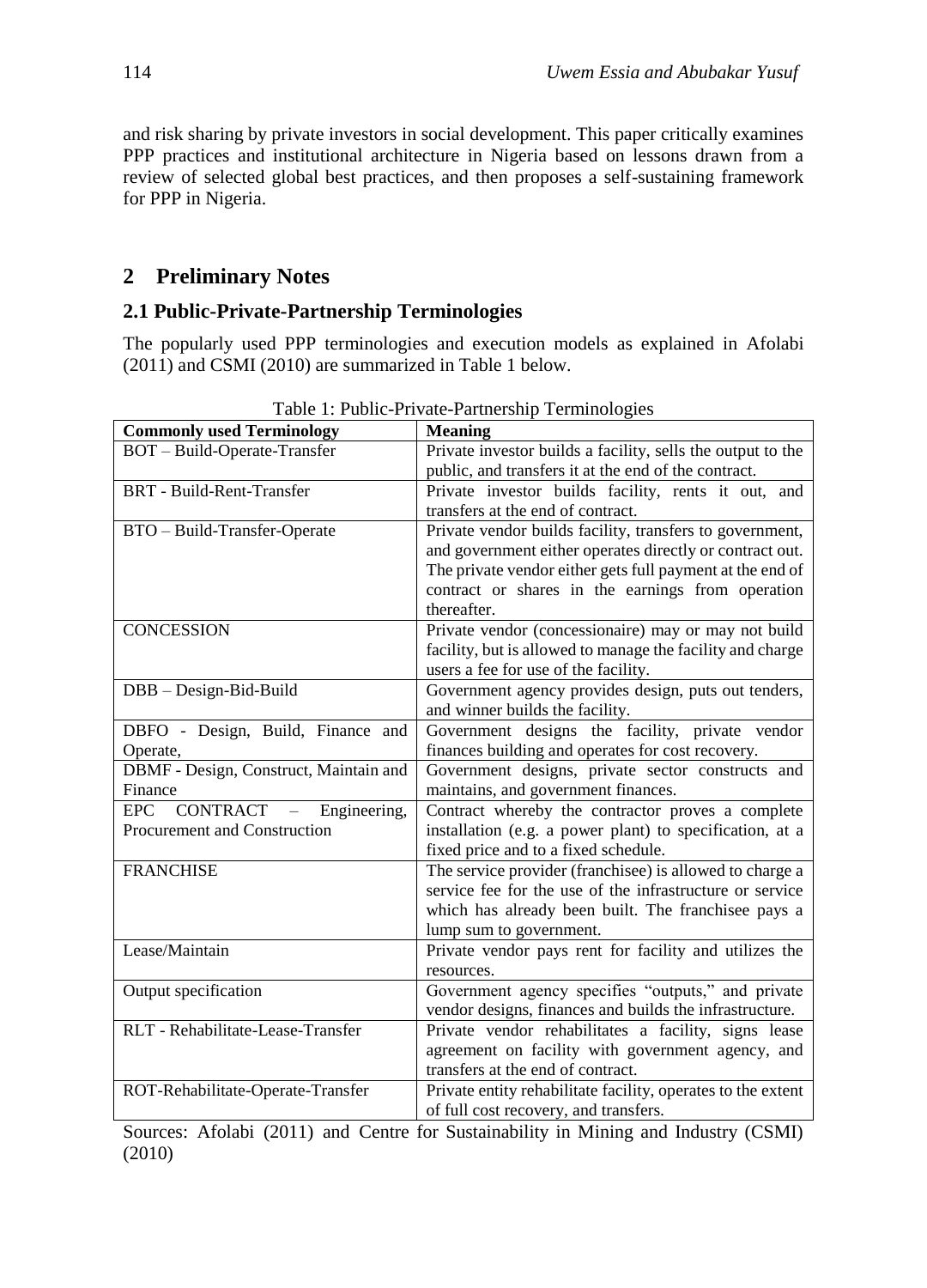#### **2.2 The Political Economy of PPP Adoption**

The conduct of PPP differs from country to country depending on the prevalent political economic conditions and risks. The political case for PPP in Nigeria is at present less compelling; due to the dominant extractive, rent seeking, political culture. There is strong likelihood that the use of PPP for building infrastructures would be resisted, and the prospective private partners frustrated, by self-seeking politicians and top public servants because project prioritization, appointments, and award of contracts are currently, largely, politically motivated. Accordingly, having the *political will* to reform the way government business is carried out is the key determining factor for success of PPP in Nigeria. The economic case for PPP in Nigeria is however quite compelling: first, is that PPP can be used to reduce the funding gap that arises from the mismatch of oil export earnings' flow and the financing needs for infrastructure development; second is paucity of long term funds for financing capital projects in Nigeria, and the global unpredictability of foreign direct investment (FDI) and foreign aid flows; and third is the need to sanitize public procurement through strong commitment to value-for-money project appraisal that private sector involvement can, more candidly, bring to bear.

Akinyosoye (2010) opines that the use of PPP was largely responsible for faster development in Indonesia compared to Nigeria. In 1965, both countries had GDPs of \$4-5 billion and comparable populations of about 100 million. Both were in the early stages of becoming major oil exporters, and over the past 50 years have earned roughly similar amounts from crude oil exports. But non-oil exports have grown faster in Indonesia; from about \$500 million in 1965 (when it was comparable to Nigeria's), to about \$30 billion in 2009 (when Nigeria's non-oil exports was below \$1 billion). Over the same period also, Indonesia's GDP grew five times faster than Nigeria's, and electricity generation in Indonesia was seven times more than in Nigeria. Nigeria's GDP per capita was \$2,300 while Indonesia's was \$3,900 by 2008 estimates. Per capita income performed better in Indonesia despite its faster population growth rate (Indonesia's population was estimated at 240 million in 2008, compared to 150 million for Nigeria). Despite having similar initial conditions, Indonesia performed significantly better than Nigeria due to stronger private sector involvement in infrastructure development.

Attempts to adopt PPP in Nigeria are so far fraught with major disagreements on several sides. For example, two PPP contracts of the Federal Government and Bi-Courtney Limited; one for construction of the Lagos-Ibadan expressway, and the other for a new terminal at the Murtala Mohammed Airport (MMA2) ended in fiasco. Many argue that revocation of the contracts for both projects in 2012 did not follow due process. Moreover, the arrest of Dr. Babalakin, Bi-Courtney's chairman/chief executive officer, by operatives of the Economic and Financial Crimes Commission (EFCC) just after MMA2 was revoked casts doubt on government's commitment to PPPs. Bi-Courtney attributes its incapacity to deliver the projects to non-accessibility of long term funds, and accused the Federal Government of refusing to guarantee its application for mortgage loan. And, while it may be true that Bi-Courtney failed in its obligations, government's readiness to flexibly assist it or follow due process to terminate the contracts was questionable.

PPP mainstreaming would however demand a change in the way public goods are perceived by the people. In particular, the thinking that public goods ought to be free has to give way to acceptability of cost recovery as the bastion of sustainability. The average Nigerian should, for instance, accept that it is cheaper to drive through a well maintained tolled road than drive through a free but poorly maintained and risky road. This calls for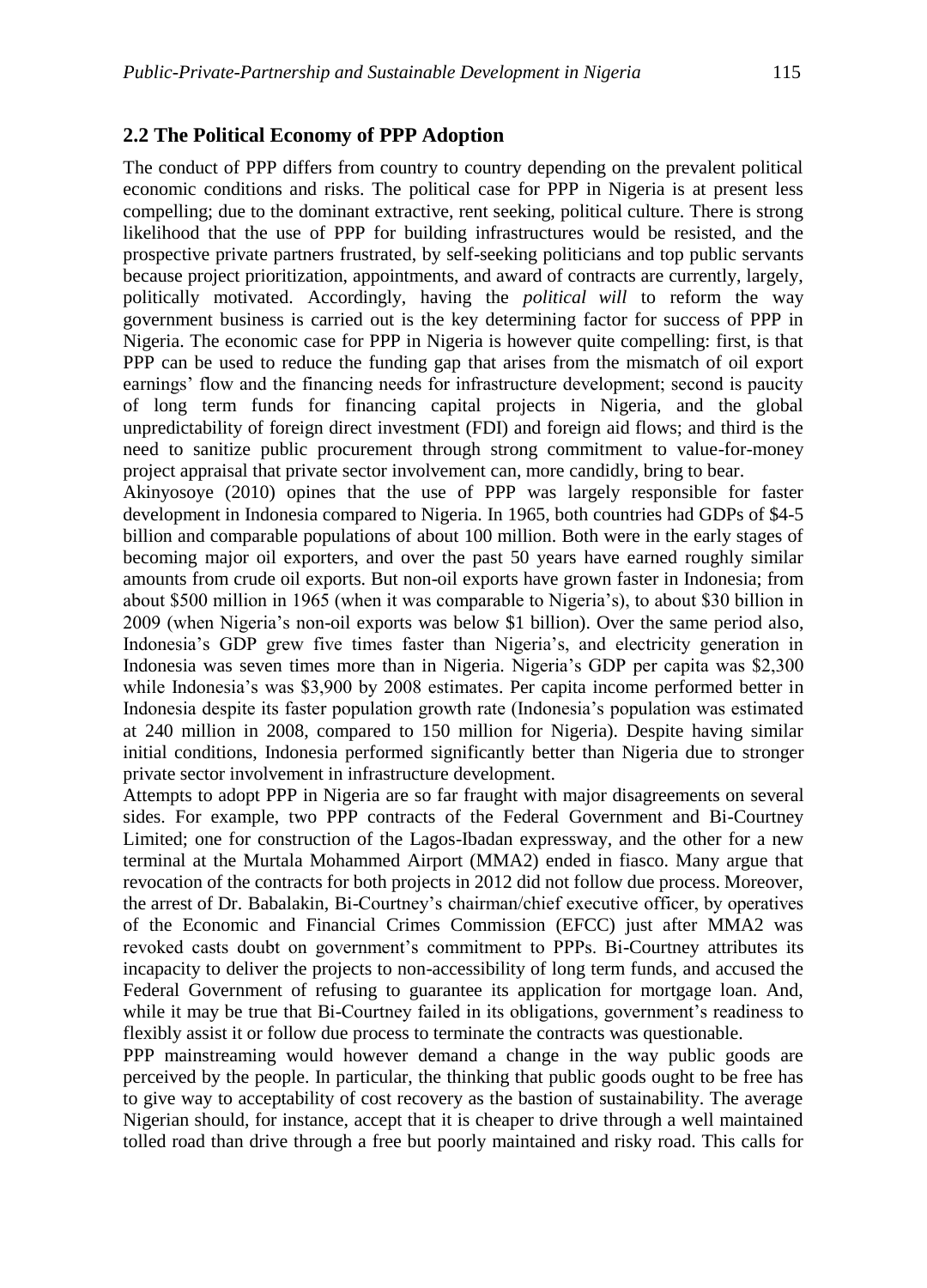persistent reorientation, effective communication, and transparency of PPP procurements. However, cost recovery needs to be balanced with the fact that infrastructural projects generate some measure of externalities, which require reasonable measure of government subsidies and high degree of flexibility in carrying along the private partners and the benefitting public. Equally, a sustainable long term financing model that renders credit accessible and affordable is critical to success of PPP. There is also need for a comprehensive dispute resolution framework for dealing impartially with partnership disputes and ensuring that contracts are enforced. Wading through these concerns with reasonable sensitivity to the needs of all parties, to render PPP an easy-to-adopt infrastructure development option in Nigeria, is the motivation for this paper.

#### **3 Main Results**

#### **3.1 PPP Practices in Nigeria**

PPP procurements and contracts in Nigeria are currently governed by the infrastructure Concession Regulatory Commission (ICRC) Act of 2005, the Public Procurement Act 2007, and relevant regulations issued by the ICRC. The equivalent state PPP laws are generally in sync with the ICRC Act. The Act empowers ICRC to develop guidelines, policies, and procurement processes for PPP projects in Nigeria. In addition, ICRC takes custody of concession agreements made under the Act and monitors to enforce compliance. Under the Act, the Federal and State Governments can initiate and manage PPPs, but some State PPP projects may require Federal Government guarantee in order to earn the confidence of major financiers. The Act envisages that PPP projects would be initiated by a government Ministry, Department, and Agency (MDA), who is expected to process the application up to when approval is obtained. Where counterpart fund is required, the sponsoring MDA has to ensure it is in place (ICRC, 2012).

The ICRC Act identifies nine steps to packaging a PPP contract. Step I is identification and prioritization of a PPP project by an MDA. Step 2, the MDA obtains clarification from the National Planning Commission (NPC) that the project is in line with plan priorities. Step 3, MDA submits spending plan for PPP project to the Ministry of Finance (MoF) and the Debt Management Office (DMO) for appraisal. In Step 4, MoF and DMO review the costs and contingent liabilities of the proposed projects and advice the MDA on possible revisions, where necessary. Step 5, the MDA includes accepted spending plans in the budget as agreed by MOF and DMO. Budget is approved in Step 6 by the Legislature. Step 7, MDA is permitted to move spending between different budget heads. In Step 8, funds are disbursed to the MDA, and Step 9 is preparation/auditing of annual accounts. Step 10 is consolidation of contractual payments under PPP projects into the national account. Acceptability of a PPP proposal by the MoF and DMO is hinged on the credibility of the private partner, bankability of the project, government prioritization, expected cash flows from the project, and availability of third-party support from development partners, multilateral agencies, and so on (ICRC, 2012).

The PPP approval process outlined above is not different from the regular budget process of government. Counterpart funds for PPP projects are budgeted for like other capital projects of the MDA. There are no special incentives for participating MDAs. No fiscal rule mandates that a share of the capital budget be financed or implemented through PPP. The ICRC Act fails to articulate the funding challenges PPP projects may face. The Act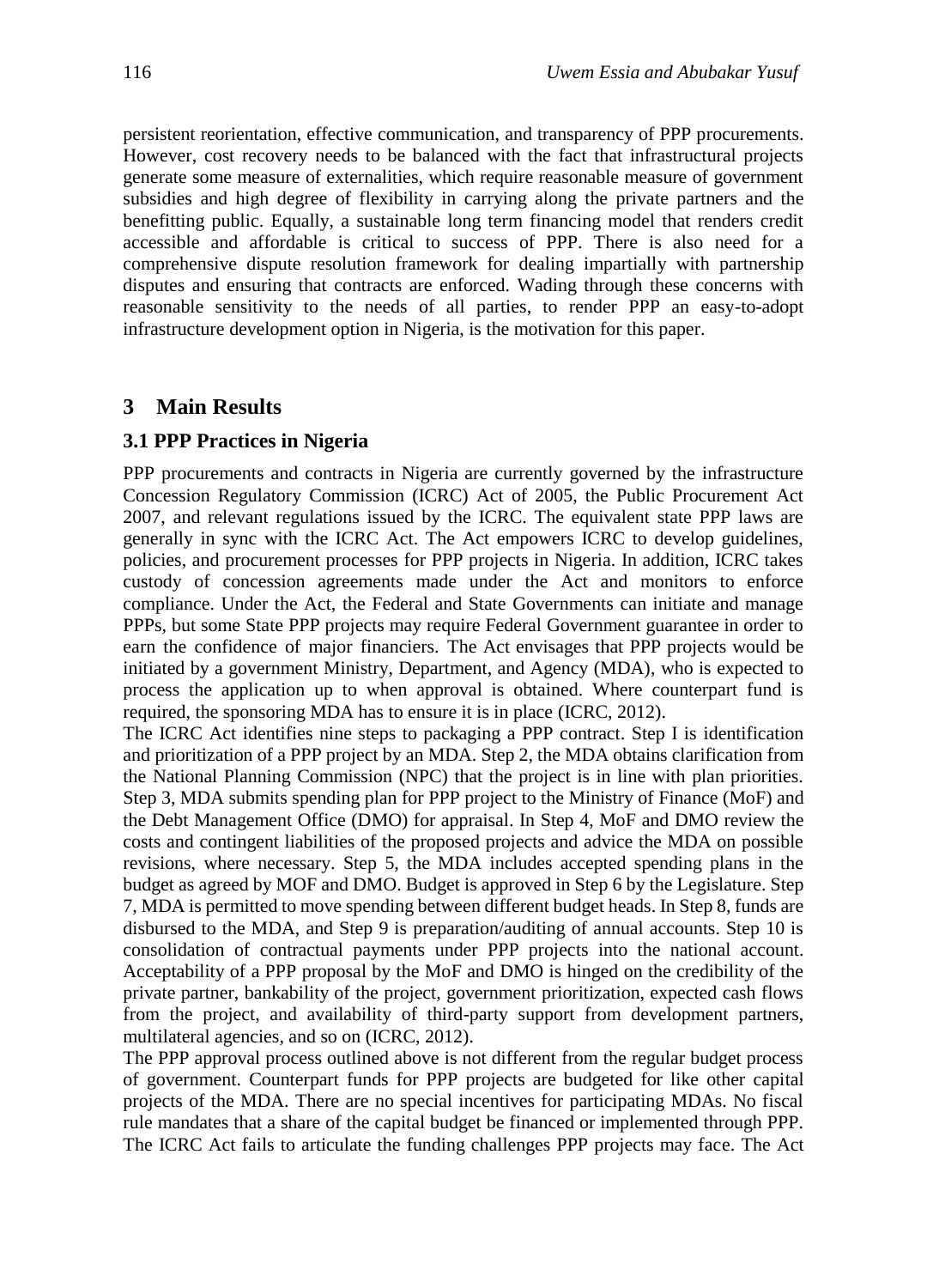neither has a dispute resolution mechanism nor explains how the private investors can be protected in the event of disagreement with MDAs. There are also no mechanisms for receiving and examining unsolicited PPP proposals from prospective private investors for assessment and sponsorship. Most regrettably, the ICRC is not empowered to package its PPP projects; it merely gives approvals and engages in advocacies. Thus, the critical institutional platform for nurturing PPP projects to maturity is lacking in Nigeria, and the entire institutional architecture for capital budget execution is warped. Two foremost PPP projects in Nigeria; one belonging to the Federal Government, and the other to the Lagos State Government were reviewed from Afolabi (2011), Happiday (2012), and Nigerian Orient News (2013) and presented below for insight on how PPPs in Nigeria can be rendered more effective and sustainable.

#### **3.1.1 Domestic terminal at Murtala Muhammed Airport, Lagos**

This was a concession/BOT to build a new domestic terminal and ancillary facilities at the Murtala Muhammed Airport (MMA2) in Lagos. MMA2 was the first major BOT infrastructure project to be contracted by a Nigerian company. The contract was awarded in 2003 to Bi-Courtney Aviation Services (a subsidiary of Bi-Courtney Limited) following direct negotiations with the company for a period of 12 years and subsequently extended to 36 years. The contracting entities were the Minister of Aviation, and Federal Airports Authority of Nigeria (FAAN). The estimated cost of the project was US\$200m. The project was part-financed with a loan of US\$150m from a consortium of six money deposit banks (MDBs)— Oceanic Bank International Plc, Zenith Bank Plc, GT Bank Plc, First Bank Plc, First City Monument Bank Plc, and Access Bank Plc. The project encountered various difficulties, including; challenges in securing long term financing agreement, and unwillingness of FAAN to support the project by enforcing use of MMA2 by airlines as required in the PPP agreement. There were several claims of breach of contractual rights by both parties. A review of MMA2 PPP brings to fore a number of learning points for rendering PPP more sustainable in Nigeria.

Firstly, the absence of a transparent and sustainable long term financing model for PPPs was a major challenge. Secondly, many of Bi-Courtney's shortcomings were predictable and avoidable with effective planning, and realistic setting of goals and timelines. Thirdly, the framework for periodic monitoring and evaluation of PPP projects was weak, making enforcement of required operational standards difficult. Fourthly, there was little room for review of the project to accommodate unforeseen changes. Fifthly, the absence of dedicated dispute resolution mechanism for PPP projects allowed controversies to escalate. The situation was compounded by FAAN's refusal to obey several court orders, and incapacity of ICRC to defend PPP projects or protect private investors.

#### **3.1.2 Lekki Toll road concession project, Lagos**

Lekki Toll Road Phase I was a Lagos State Government PPP project involving upgrading and maintenance of approximately 50 km of the Lekki-Epe Expressway. The concession period was for 30 years. The Concession for Phase 1 was awarded to Lekki Concession Company Limited (LCC), a Special Purpose Vehicle (SPV) formed for the project. The project was funded using a mix of debt and equity with some support from the State and the Federal Government of Nigeria. The major shareholders in the project included Macquarie Bank and Old Mutual of South Africa through the African Infrastructure Investment Fund. The project was able to raise the first ever 15-year tenured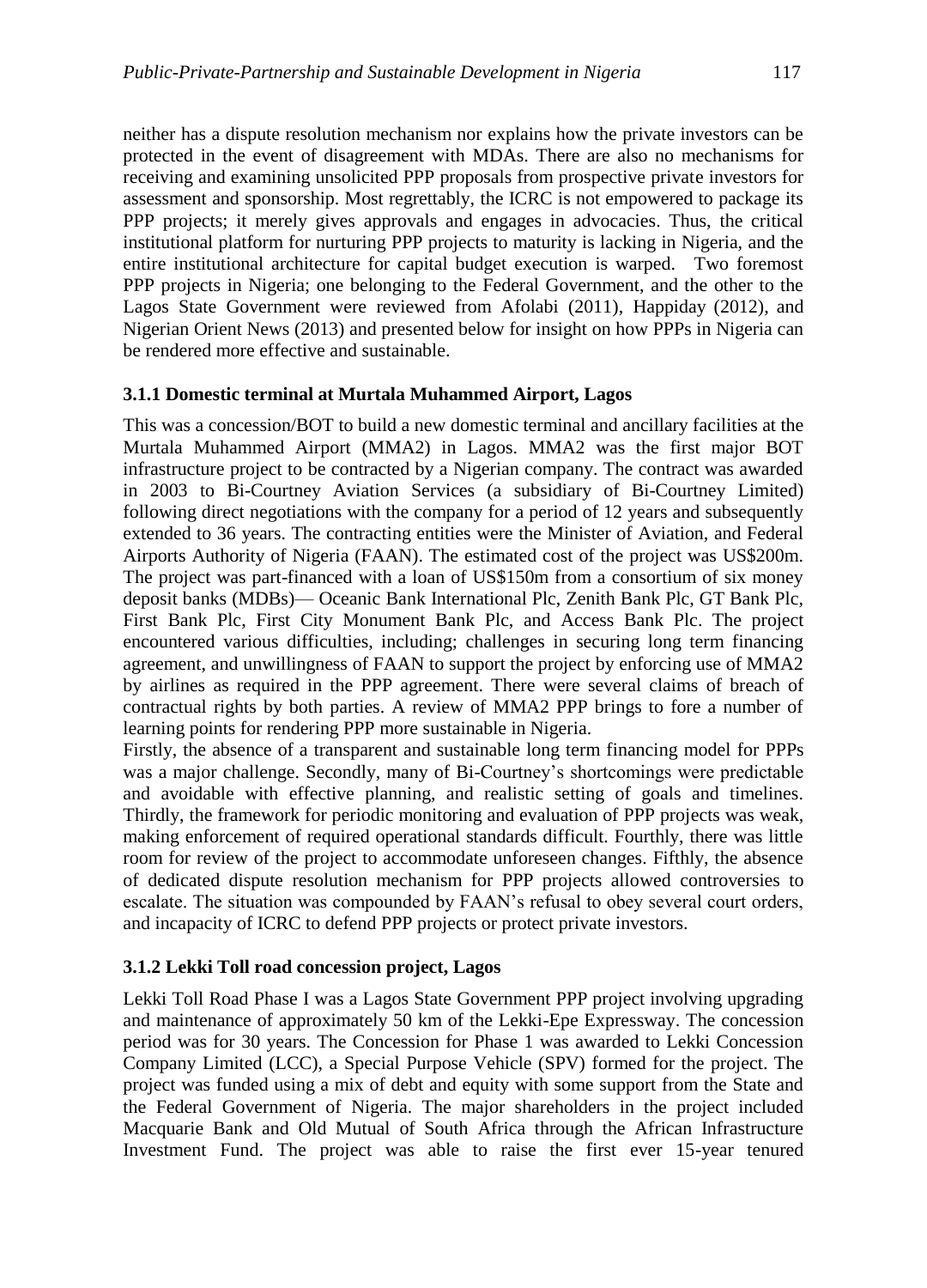local-currency debt financing in Nigeria from Standard Bank. Support from Lagos State Government was in the form of a mezzanine loan.

Lessons learned from the Lekki road project include the importance of stakeholder consultation and ownership as communities living along the Lekki-Epe corridor protested about having to pay tolls, and following a court action tolling was suspended. There is need also for strong capacity for negotiating and managing PPPs by government operatives, and effective planning. More seriously a people-centred mechanism for managing beneficiaries' perceptions during project implementation needs to be developed and sustained. This would have reduced commuter frustration with the perceived lack of progress on the project. There is also need for agreed performance standards that are backed by an effective penalty regime, and a sustainable long term financing model, with monitoring framework for ensuring value-for-money. Generally, it is fair to submit that the contribution of PPP to infrastructural development in Nigeria is very limited.

#### **3.2 Global Best Practices and Lessons for Nigeria**

Globally, over 25 national and sub-national government entities established PPP agencies between 1998 and 2008. The commonly used labels are as summarized in Table I. While the different labels may suggest slight variations, the central idea is government partnering with private investors to finance, build, maintain or manage facilities. The PPP agency is essentially the vehicle for planning, implementation, and management of the contracts. PPP agencies are characterized as *review agencies* or *full service* agencies. Review agencies essentially appraise PPP projects and advise government on their workability/viability, and may perform other regulatory roles as provided for by the law establishing them. Full service agencies implement PPP projects in addition to carrying out the functions of review agencies (Farrugia et. al. 2008).

Most PPP agencies, whether review or full service, are funded by the government. But full service PPP agencies with substantial degree of financial self-sufficiency have been found to be more stable, better positioned to defend the integrity of PPP contracts within the larger government, and capable of attracting more local and international players. A PPP agency can become a *Center of Excellence* when it is able to compile and disseminate research information, and educate potential investors on best-practices. Most PPP agencies are under the treasury department of ministry of finance. In Nigeria, ICRC and other sub-national PPP agencies can at best be described as neophyte review bodies, and none qualifies as full service agency or *centre of excellence.*

Typically, a full service PPP agency engages in business planning, procurement processing, project implementation, and market development. Few PPP agencies are involved in a consulting capacity for both project management and technical support. PPP agencies can contribute to market development by providing support services for both potential and successful private investors; offering knowledge, understanding, expertise and practical experience, and lobbying for more friendly legislations and legal framework through improved private – government dialogue. The activities of PPP agencies in selected countries, with substantial successes in planning, design, and implementation of PPP projects, are discussed briefly below (see Gemini Global Group (2013) and Farrugia et. al. (2008) for detailed discussions). The aim is to draw lessons for developing PPP as a major means of delivering infrastructures in Nigeria.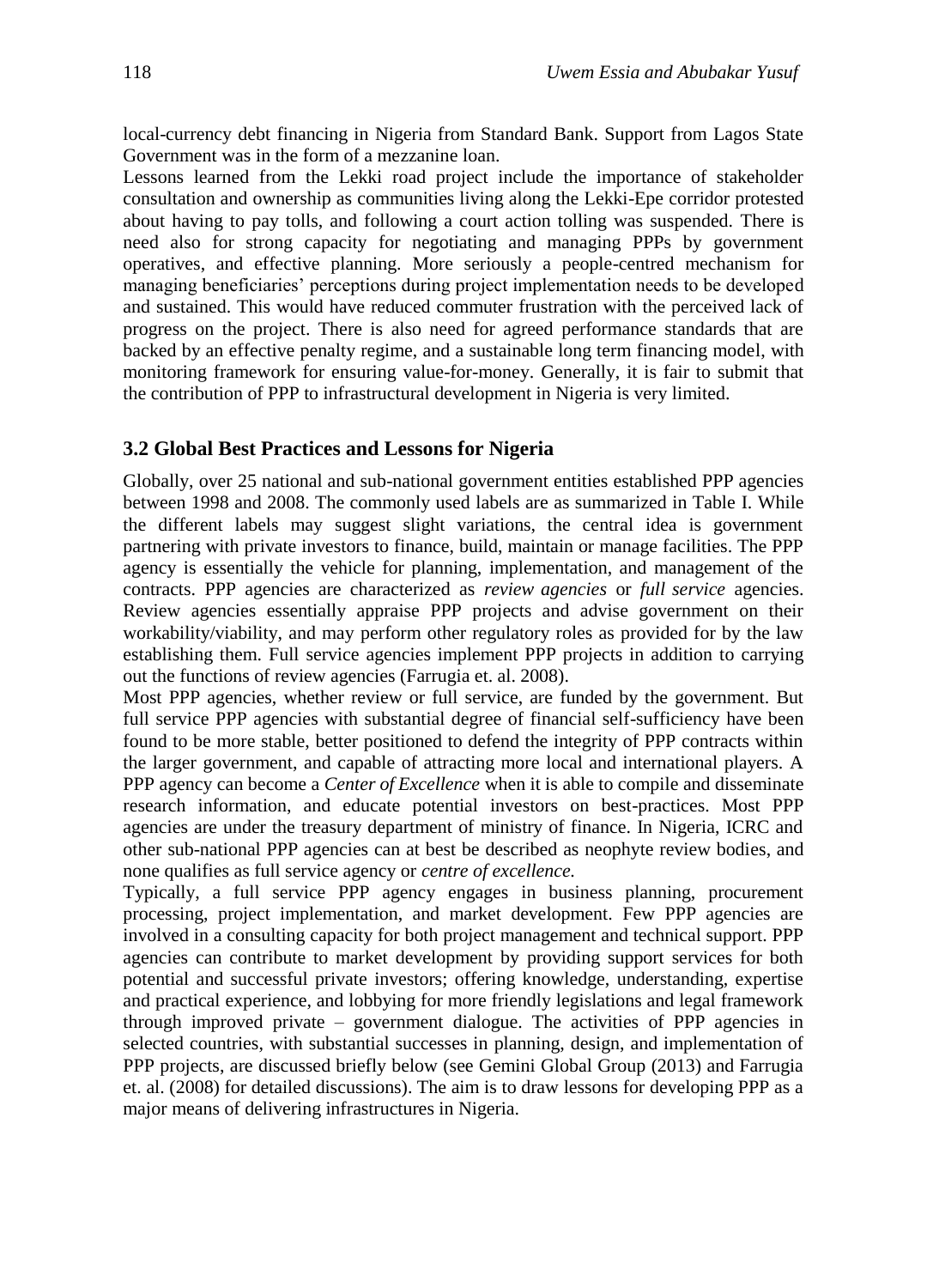## **3.2.1 The United States of America**

## **A. Colorado State University (CSU)**

Colorado State University (CSU) entered into a design, build, finance, operate contract for developing a 30-acre, 23,000-panel solar power plant. Under the contract, CSU agreed to lease the land and purchase electricity produced by the plant at a fixed rate for 20 years. The contract allowed CSU to pay fixed rate for electricity with no upfront payment, while the energy firm had guaranteed revenue for 20 years. CSU had the option to purchase the plant at the end of the contract term.

## **B. Shelby County, Alaska**

Shelby County sold its old wastewater treatment plant to a private partner, and used the proceeds to fund the construction of a new water treatment plant that the private partner also operated and maintained. This improved the rate of recycling and increased revenue streams to the County and the private investor.

#### **C. University of Arkansas**

The University of Arkansas partnered with a private investor for operation of its wastewater facilities to produce biodiesel and preserve its wildlife reserve. The private partner benefited from guaranteed steady revenue streams, the University benefited from a better managed wastewater system and steady supply of biodiesel, and tax payers benefited from the value created without new taxes.

#### **D. Road Project in Texas**

The first privately developed and operated open toll road facility in Texas was developed under a PPP. The PPP was to design, finance, construct, operate, and maintain the state-owned toll road for 50 years at an estimated cost of \$1.3 billion. The state got a much-needed transportation upgrade that taxpayers could not finance and the private sector partner had guaranteed stable revenue stream for many years.

#### **E. Tourism and Hospitality**

The Arizona Game and Fishing Department entered into PPP for design, build, finance, operate, manage and transfer a new building of \$20.9 million. The agreement allowed the private investor to manage and maintain the property for 25 years and thereafter transfer facility to the state.

#### **F. United States Army**

The US Army in Yuma, Arizona, entered into partnership with a private contractor to design, build, finance, operate and transfer special runway for hot weather vehicle testing. The private partner was allowed to use the facility for testing its products, and after the lease period ownership of the facility returned to the army.

#### **G. JFK Airport Facility**

A design, builds, finance and operate PPP for a new terminal at JFK airport worth \$1.4 billion. The private partner managed and operated the old terminal while constructing its replacement on the same site. Revenue from the old terminal improved and the private partner continued to operate both terminals even after construction of the new terminal was completed.

#### **3.2.1.1 Learning points for Nigeria from the US experience**

PPP is not the exclusive reserve of Federal and State Governments; local governments, parastatals, and communities can also use PPP to implement projects. Doing so, however, calls for flexible PPP models and legislation.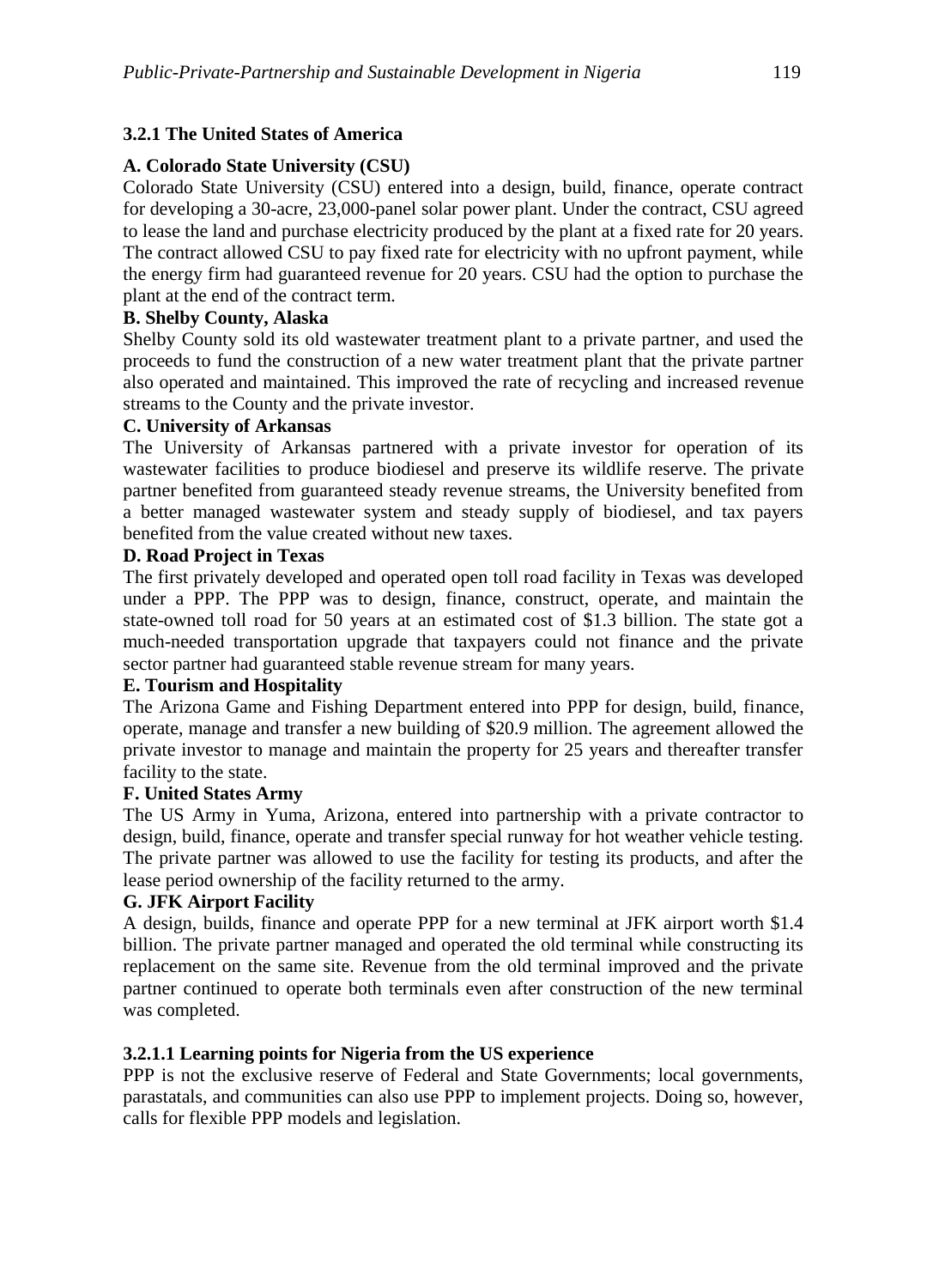#### **3.2.2 The United Kingdom (UK)**

#### **A. Highways Agency**

The Highways Agency was established as an executive agency of UK's Department of Transport in 1994. It operates and manages UK's road network, which supports nearly one-third of all traffic in the UK and over two-thirds of all freight traffic. The agency can use public or private finance for a project depending on which gives the highest value-for-money, in terms of cost effectiveness and service delivery. The Highway agency does not have a specific PPP unit, but evaluating and managing PPPs is an integral part of the work schedule of its employees. The Agency has eight core departments, namely; procurement, network strategy, traffic operations, major projects, safety standards and research, finance services, human resource services, and the information directorate. Highways Agency earns revenue from consultancy services and profit from PPP projects.

#### **B. Partnerships UK**

Partnerships UK (PUK) was established in 1999 and became operational in 2000. Its primary mission is to accelerate the development, procurement and implementation of PPPs. PUK is itself a PPP enterprise with 51 percent private ownership and 49 percent public sector ownership. It supports procuring government MDAs with technical information and facilitation, and has its own capital and the autonomy to make investment and operational decisions without necessarily needing the approvals typical of an entity wholly controlled by a government department. More importantly, PUK has a motivational model that brings out patriotic zeal among private investors, and many of its private partners seriously desire to help ensure effective delivery of public projects, expand options for the delivery of infrastructure, and improve the environment in the UK. PUK has two main roles, namely; regulation and review of PPP projects, and program and policy support. PUK's project support role is limited to 10-15 percent of the PPP projects in the United Kingdom, and it focuses on pathfinder, strategic projects.

#### **3.2.2.1 Learning Points from UK's PPP experience**

- **Highway Agency** making PPP an integral part of the job task for its employees, ability to earn and reinvest its revenue from PPPs (not charges extracted from private investors), and use of value-for-money (VfM) calculations to determine whether to use PPP or direct funding for capital projects are key learning points to note.
- **Partnerships UK** capacity to motivate private firms to invest for patriotic reasons despite, itself, being a PPP venture, and having its revenue and autonomy to undertake PPP investments profitably are the key learning points.

#### **3.2.3 Canada**

#### **A. Infrastructure Ontario (IO)**

IO is a sub national PPP agency formed in 2005 to expand and maintain public assets, and disseminate best practices for PPP projects. IO is fully funded by the Ontario provincial government. It has projects, and loans and services as the key departments. IO works hand-in-hand with the provincial infrastructure agency (OSIFA) that provides Ontario municipalities, universities and other public bodies with affordable loans to build and renew local public infrastructure. IO solicits private financing for some of the province's largest projects and also provides access to affordable loans for government parastatals such as municipalities and universities.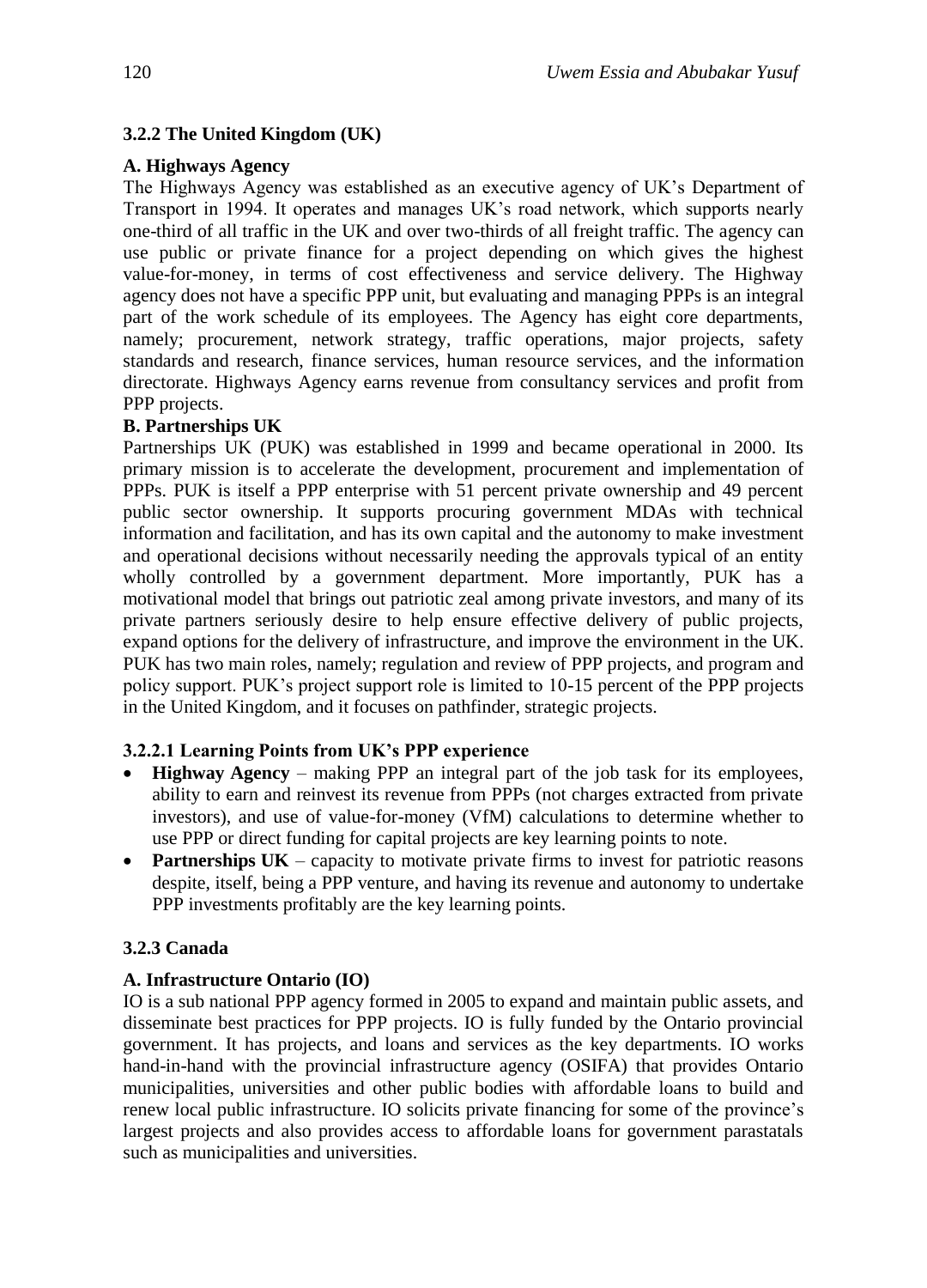## **B. Partnerships BC**

Partnerships BC is a sub national PPP agency set up in 2002 by the British Columbia Treasury Board to promote PPP markets, and ensure effective and efficient management of infrastructure projects. Though Partnerships BC is fully government owned, its financial structure has evolved from a fully government backed model to one that generates the majority of its income using fee-for-service platforms. Partnerships BC determines and manages its budget and business plans. It equally develops PPP policies, conducts feasibility analyses, develops competitive selection processes, and recommends whether a project qualifies as a viable PPP. But the final approval lies with the MoF.

#### **3.2.3.1 Learning points from Canada's PPP experience**

- **Infrastructure Ontario (IO)** ability to combine implementation and funding functions, capacity for attracting finance for building infrastructures, and affiliation with an existing funding agency are key learning points.
- **Partnerships BC** being a review agency that is able to earn revenue from providing consultancy services is notable.

#### **3.2.4 France**

#### **Mission d'Appui aux PPP**

France enacted a new PPP procedure in 2004 which set up Mission d'Appui à la Réalisation des Contrats de Partenariat (MAPPP) as a PPP (service) regulatory agency. MAPPP is a fully government funded task force, within the MoF, that is responsible for all PPPs in France. All decisions regarding structure, roles, responsibilities and governance of PPPs are submitted to it for approval. MAPPP promotes the PPP market in France through publication of newsletters and participation in related conferences. But MAPPP is not involved in the day-to-day management of PPP procurements.

#### **3.2.4.1 Learning points from France**

MAPPP's roles as central PPP service (regulatory) agency and promoter of PPP markets in France are notable learning points.

#### **3.2.5 Portugal**

#### **Parpublica**

Although Portugal has been undertaking PPP projects since the late 1980s, the Parpublica PPP Unit was not formed until 2003, when the relevant PPP law was passed. Like MAPPP, Parpublica operates under the MOF and is charged with managing and privatizing government assets. A service agency desiring to conduct a PPP will seek the approval of the Minister of Finance, who will request an assessment of the project from the PPP Unit.

#### **3.2.5.1 Learning points from Portugal**

The key learning point from Parpublica is that the central PPP agency can also be charged with the responsibility of managing government assets and privatization/commercialization. By this, it may make sense to consider merging ICRC, the Bureau of Public Enterprises (BPE), the National Council on Privatization (NCP) and other enterprise promotion/development agencies as roles played by those agencies are effectively performed in Portugal by the central PPP agency, Parpublica.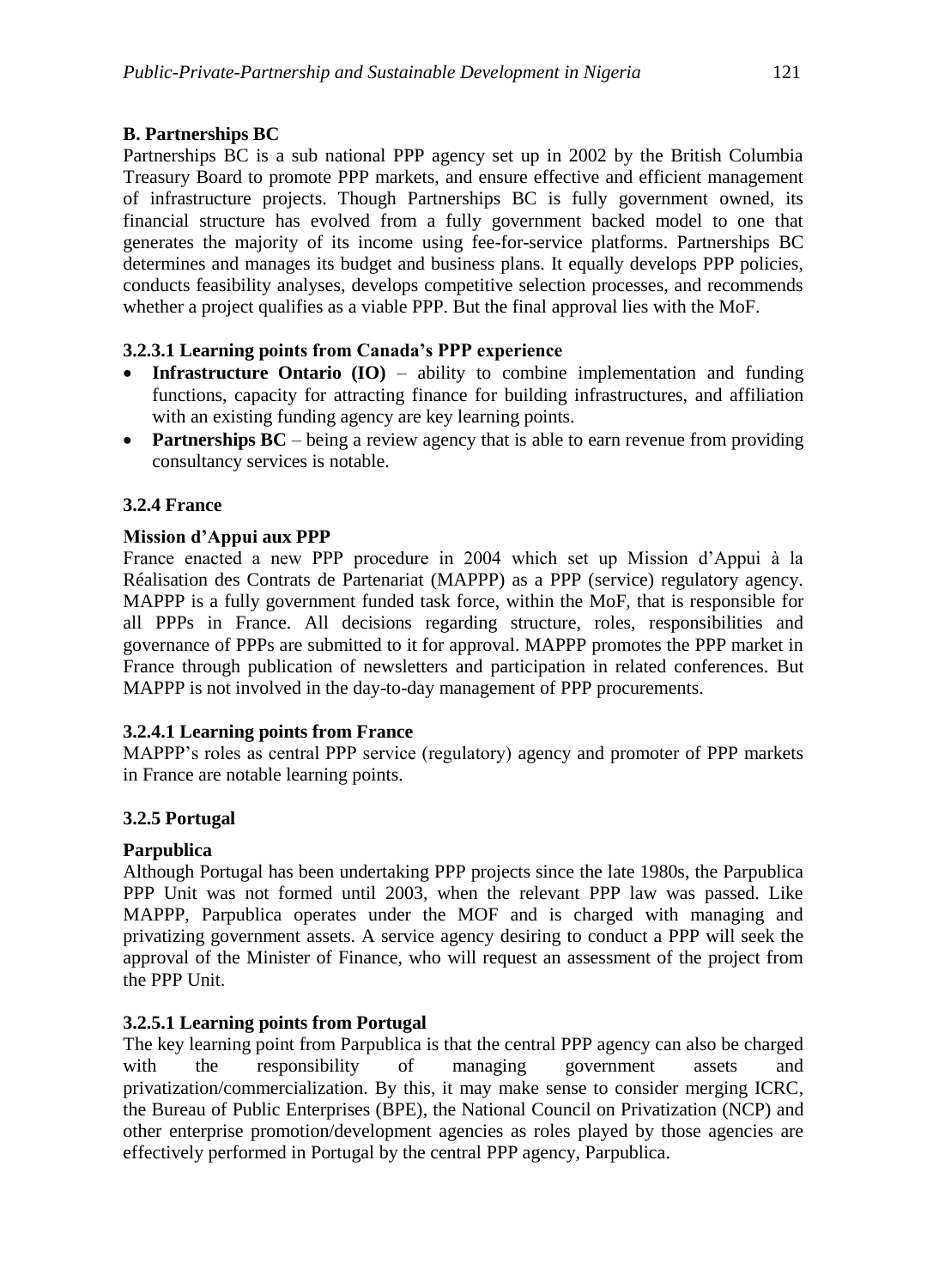## **3.2.6 Australia**

## **Partnerships South Australia**

Partnerships South Australia (PSA) is a sub national PPP agency of the state of South Australia. During the 1980s and 1990s the state was involved in the private provision of infrastructure. PSA is similar to MAPPP and Parpublica in the sense that it is a branch within the government and not an arm-length organization. It sits within the Treasury and reports to the Under Treasurer (Treasury's Chief Executive). It is funded by the cabinet, including both start-up and operations costs.

# **3.2.6.1 Learning points from South Australia**

Provision of infrastructure through PPP at the sub national level indicates that states with low earnings in Nigeria can still build infrastructures effectively with private sector finance. It is also generally preferred to situate the PPP agency under the MoF, instead of making it a standalone agency.

## **3.2.7 South Africa**

## **South Africa PPP Unit**

The South Africa PPP Unit was established to support policy and regulatory framework for PPPs in the country. PPP projects account for about 6 percent of public infrastructure and service delivery programs. Since its inception in 2000, the South Africa PPP Unit has brought to financial close 20 PPP deals worth a combined \$5.5 billion. The South Africa PPP agency resides within the MoF and is fully funded by government. The Unit equally evaluates fully funded government projects to ensure value-for-money, and focuses on social infrastructure and transportation services.

## **3.2.7.1 Learning points from South Africa**

South Africa's capacity to fund infrastructure development with huge private sector funds is notable, equally having the PPP agency to conduct value-for-money assessments for fully funded major capital projects indicates that the current Bureau for Public Procurement (BPP) can become a department of a full service central PPP for Nigeria. The envisaged central PPP agency can as well close contract awards and spare the National and State Executive Councils the task of awarding contracts that, many agree, is currently highly politicized.

# **3.3 Pillars of Sound PPP institutions**

Arising from the review of selected best practices above, the following five pillars of sound PPP institutions were discerned.

- 1. **Demand-driven** successful PPP institutions focus on pressing market needs in the industry, sector, and the society.
- 2. **Transcendence** strong PPP agencies have capacity for obtaining value out of materials that could normally be wasted, and deriving benefits from collaborating networks that pool different stakeholders together.
- 3. **Long-term horizon** capacity for measuring success over time based on established metrics, and track performance based on those metrics.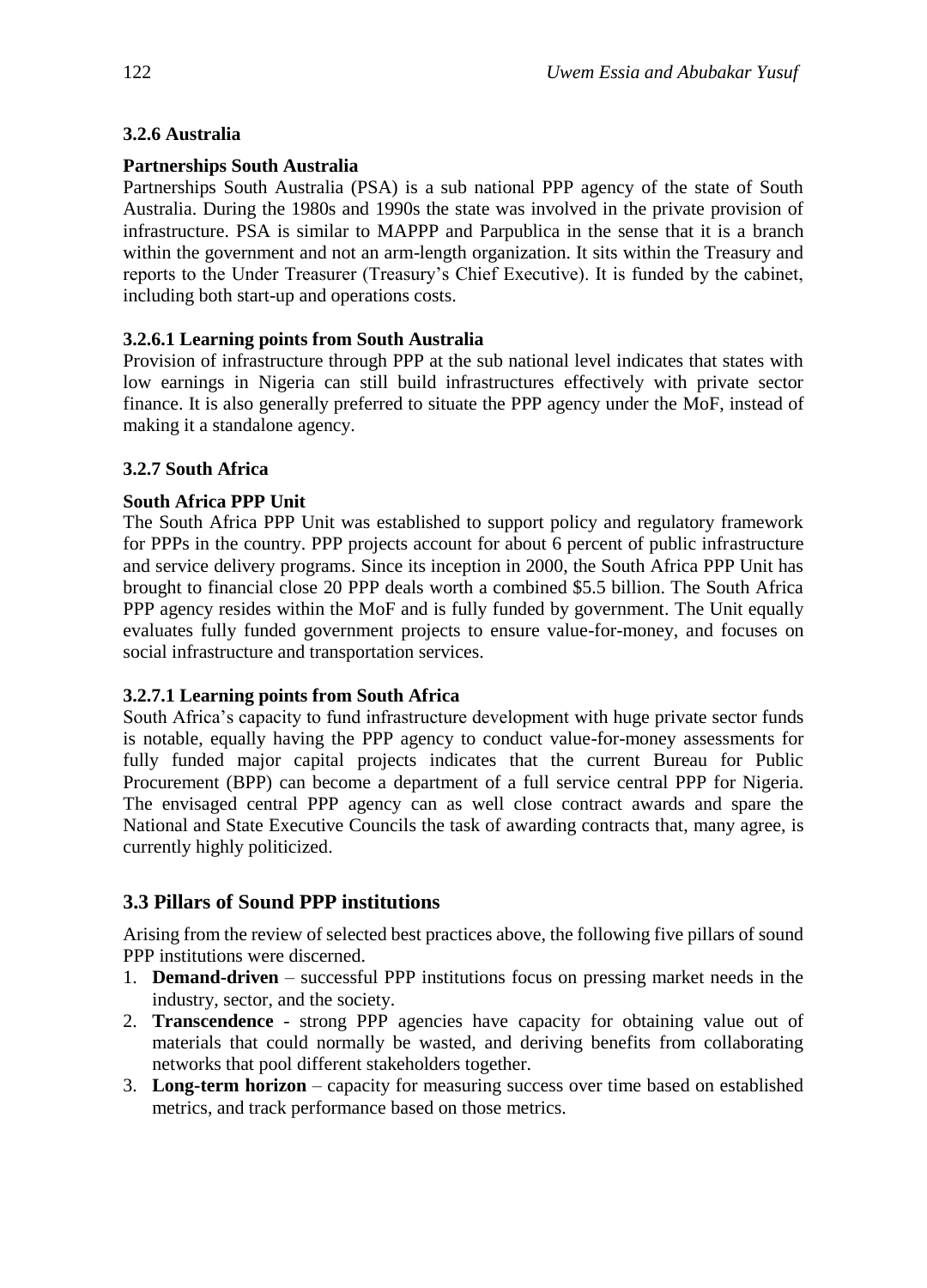5. **Core structural integrity** – sound PPP agencies establish a track record of trust, timeliness, reciprocity, and resourcefulness.

## **4 Frameworks for Sustainability of PPP in Nigeria**

Figure 1 illustrates the proposed model for sustainability of PPP in Nigeria as consisting of three sets of vertical building blocks and three sets of horizontal enablers. The vertical building blocks are mainstreaming of PPP, stable source of long term finance, and responsive dispute resolution mechanism. The horizontal enablers are monitoring and evaluation, effective audit processes, and participatory planning. The vertical building blocks ensure steady growth, while the horizontal enablers eliminate the bottlenecks and distortions that inhibit or affect growth adversely.



**Figure I: Building Blocks for a Sustainable PPP Framework** Figure 1: Building blocks for a sustainable PPP framework

Figure 2 presents a framework for mainstreaming PPP in Nigeria. Basically, a three-step PPP mainstreaming framework is proposed. It requires creation of viable PPP institutions with regulatory and executive powers at the national and sub-national levels of government. The first step is to require each MDA and the LGCs to finance/implement a certain percentage of its capital budget through PPP. By such a fiscal rule, MDAs and the LGCs would need to create functional PPP units/departments. The second step is to create specialized PPP agencies for critical infrastructures like electricity, highways, rail system, Internet coverage, and so on, with a view to speeding up their development. The specialized PPP agencies should solicit for private partners and implement PPP projects. The third step is to create a central PPP agency empowered to regulate and participate in PPP projects. The central PPP agency should be a statutory subsidiary of the Ministry of Finance.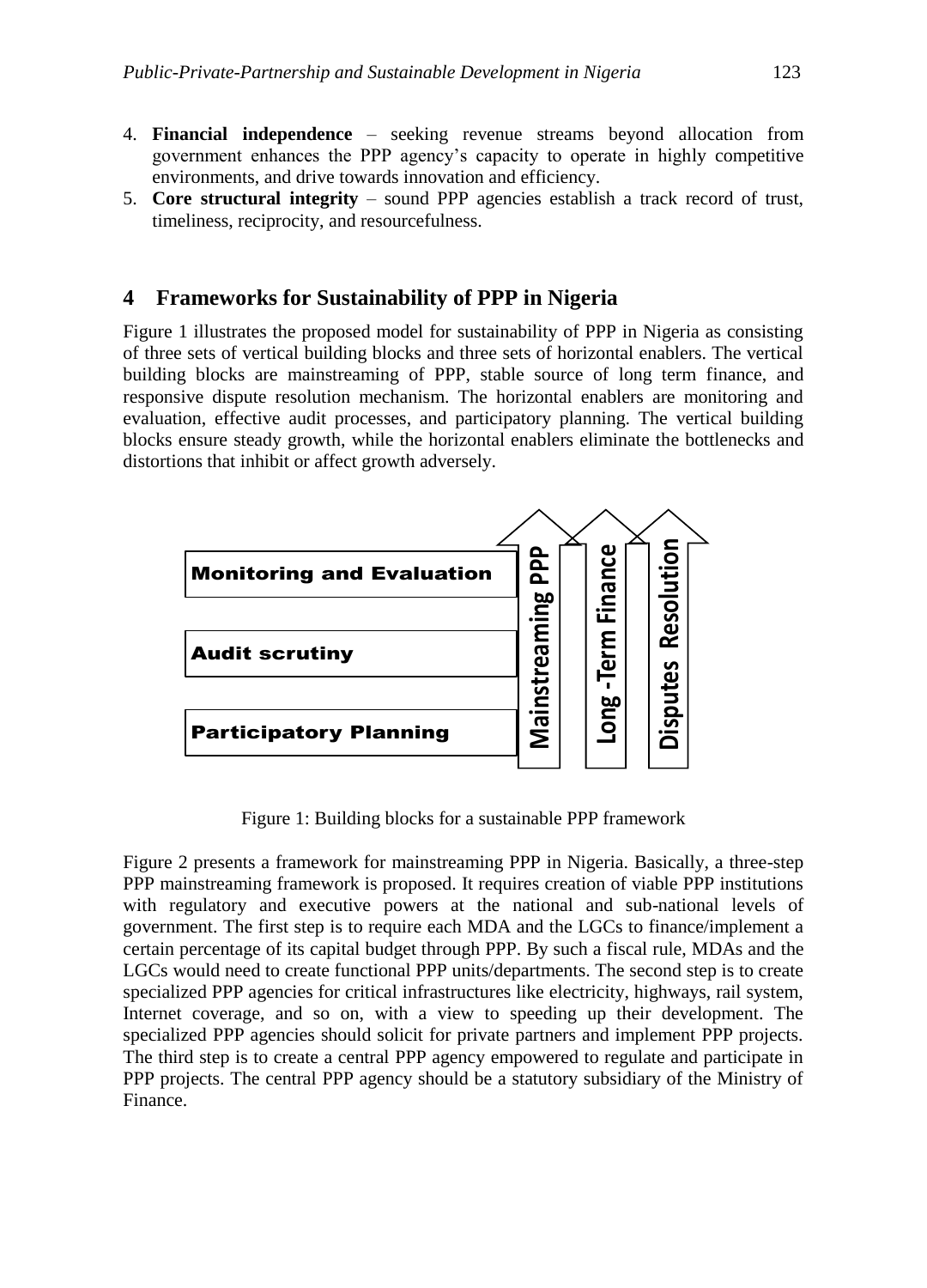The enabling PPP laws envisaged in Figure 2 should be holistic and more encompassing than the current ICRC Act. The double arrows show the importance of effective communication among the stakeholders. The central or General Purpose PPP agency is conceived here as the prime PPP institutions with dual roles as regulators and executors of multi-sector PPP projects. Example of such a project is building of a dam, which apart from being highly capital intensive, has several enterprise chains, including; electricity generation, irrigation, flood control and water management, tourism, and fisheries. The central PPP agencies should coordinate such projects along with PPP units of the relevant MDAs and the relevant specialized PPP agencies. The dual role of the central PPP agencies, as regulators and executors, will allow them have firsthand experience of how the business environment impinge on PPP projects, and ensure optimal regulation and support. Participation in PPP directly exposes the central PPP agency to practical realities and enriches their regulatory capacity while allowing them to earn some revenue through successful PPPs.



**Figure II: Proposed PPP Institutional Framework For Nigeria** Figure 2: Proposed PPP institutional framework for Nigeria

The specialized PPP agencies are to generate and manage PPP projects in the relevant sectors. Their activities should be regulated by the relevant departments of the central PPP agency and other guidelines specific to the sector. Lastly, the PPP units of Federal and State MDAs, and the LGCs are to execute a specified minimum proportion of their capital budgets through PPP. This is to ensure mainstreaming of PPP in all tiers of government. Figure 2 assumes however that a functional market for long term finance for different categories of finance-deficit units is in place. It equally assumes the existence of a comprehensive dispute resolution framework to handle partnership disputes expeditiously.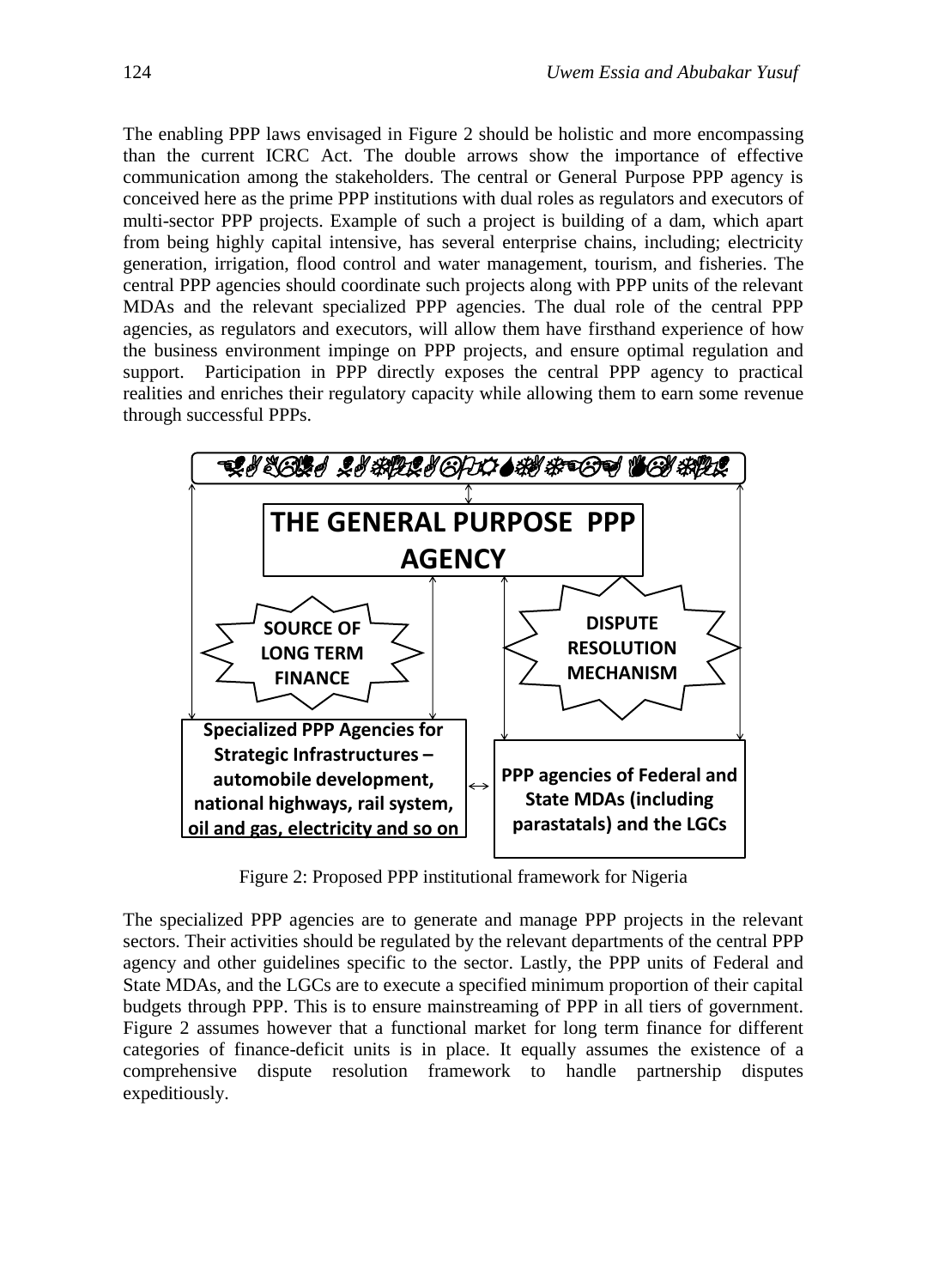Figure 3 proposes that some existing Government MDAs, at the national level, should be merged to create the proposed central PPP agency. These MDAs include; Infrastructure Concessioning Regulatory Commission (ICRC), Nigerian Investment Promotion Commission (NIPC), Nigerian Sovereign Investment Authority (NSIA), National Council on Privatization (NCP), Bureau for Public Enterprises (BPE), Bureau for Public Procurement (BPP), and Nigeria Export Processing Zone Authority (NEPZA). As indicated, ICRC and NEPZA will fit into the regulatory unit of the proposed central PPP agency. NCP and BPE will together become the public enterprises' restructuring unit, while NIPC fit into the market development unit. NISA will constitute the implementation/facilitation unit, and BPP the project assessment unit. Apart from cutting cost and eliminating unnecessary bureaucracy, the merger will put the key aspects of infrastructure development - market development, facilitation, implementation, regulation, and value-for-money assessment - on an institutional platform that can more appropriately be described as one-stop-shop for private sector participation promotion and value-for-money procurement.



**Figure III: Creating a Sustainable Central PPP Agency** Figure 3: Creating a sustainable central PPP agency

The specialized PPP agencies can as well be created by restructuring existing agencies. For instance, the National Electricity Regulatory Commission (NERC) in Nigeria can be restructured to handle PPPs in the electricity sector in addition to its regulatory functions. Equally Federal and State MDAs and the LGCs can set up PPP units/departments from the existing pool of staff without having to employ additional staff.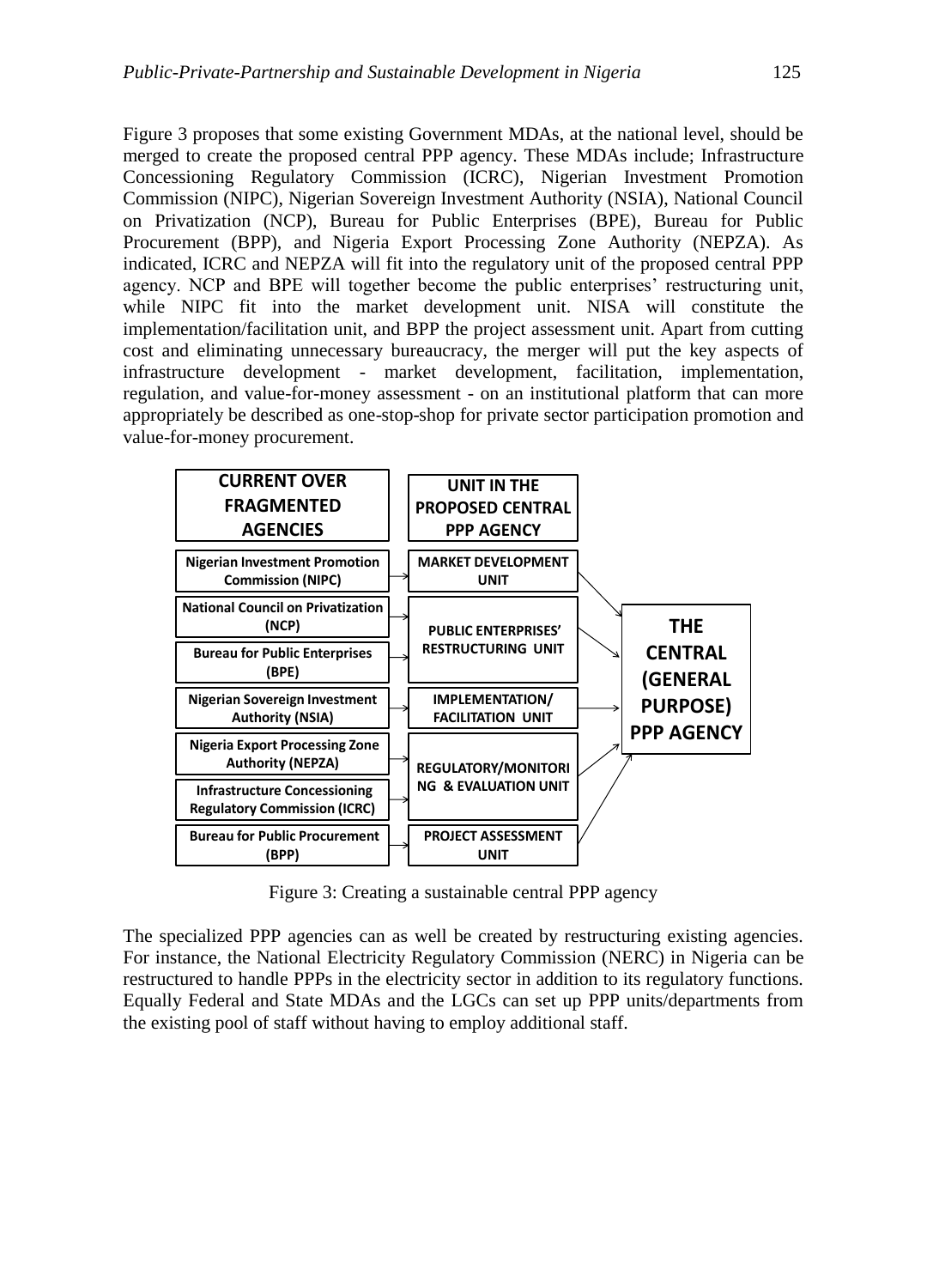## **4.1 Agenda for Reforming the PPP Framework in Nigeria**

Our discussions so far indicate that the following recommendations are pertinent:

#### **i. Decentralization of PPP planning, authorization, and implementation**

There is utility in emphasizing involvement of the private sector and banks in the financing of capital projects in all government MDAs and the LGCs. This is demonstrated clearly in the US examples where counties (equivalent of local or community governments in Nigeria), universities, the armed forces, and state and federal agencies, alike, package PPP agreements with minimal authorization hurdles. Such a diffused PPP approval and engagement mechanism is necessary for mainstreaming PPP and ensuring value-for-money in capital budget implementation. Decentralized and simplified approval processes can speed up mainstreaming of PPP.

#### **ii. Necessity of specialized agencies for critical infrastructures**

It is needful to have specialized PPP agencies for key infrastructures like highways, petroleum exploration and refining, gas pipelines, rail systems, ICT broadcasting, electricity, and so on. Such agencies can be given initial working capital, but their success should be assessed by the value of profits earned from direct participation in PPP projects and fee-for-service consultancy platforms. Earnings from investments and consultancies by government agencies should be rated higher than money raised from taxes, charges, and fines. Wholly regulatory agencies should be restructured and required to make profits from PPP projects and consultancy functions. Dependence on taxes, charges, and fines as major sources of government IGR has put far too little pressure on the public service to build capacity for sound service delivery.

#### **iii. Importance of Central full scale PPP Agencies**

Central PPP agencies equipped with strong capacities for regulation, planning, implementation, facilitation, and market development would make PPP execution and regulation more effective and efficient. The present situation where these functions are performed by different independent agencies creates unnecessary bottlenecks, ring-fencing, and competition (instead of complementarities). The merger of ICRC, NSIA, BPP, NCP, BPE, and NEPZA to form the central PPP agency will attract more private funding; promote value-for-money, and reduce the number of procedures associated with dealing with different government agencies in a corrupt and rent seeking public service. As it is common practice, the central PPP agency should be a revenue earning parastatal of the MoF.

#### **iv. MDAs and the LGCs use PPP to support capital budget implementation**

Fiscal Strategy Papers (FSPs) of government should encourage MDAs and the LGCs to finance/implement an increasing percentage of their capital budget through PPPs to instill fiscal discipline and the culture of cost recovery. This will prompt MDAs and the LGCs to make PPP an integral part of the budget process.

# **v. Creating a comprehensive dispute resolution mechanism**

An unbiased and responsive dispute resolution mechanism, with dedicated courts for business disputes, would reduce sundry risks and render the business environment more investor friendly. The unilateral termination of contracts for Lagos–Ibadan expressway and MMA2 projects could have been averted if comprehensive business dispute resolution mechanisms were in place.

#### **vi. Inevitability of a sustainable long term financing model**

A sustainable long term financing mechanism is critical for success of PPPs. It is quite inappropriate to finance infrastructure projects having long term payback period with